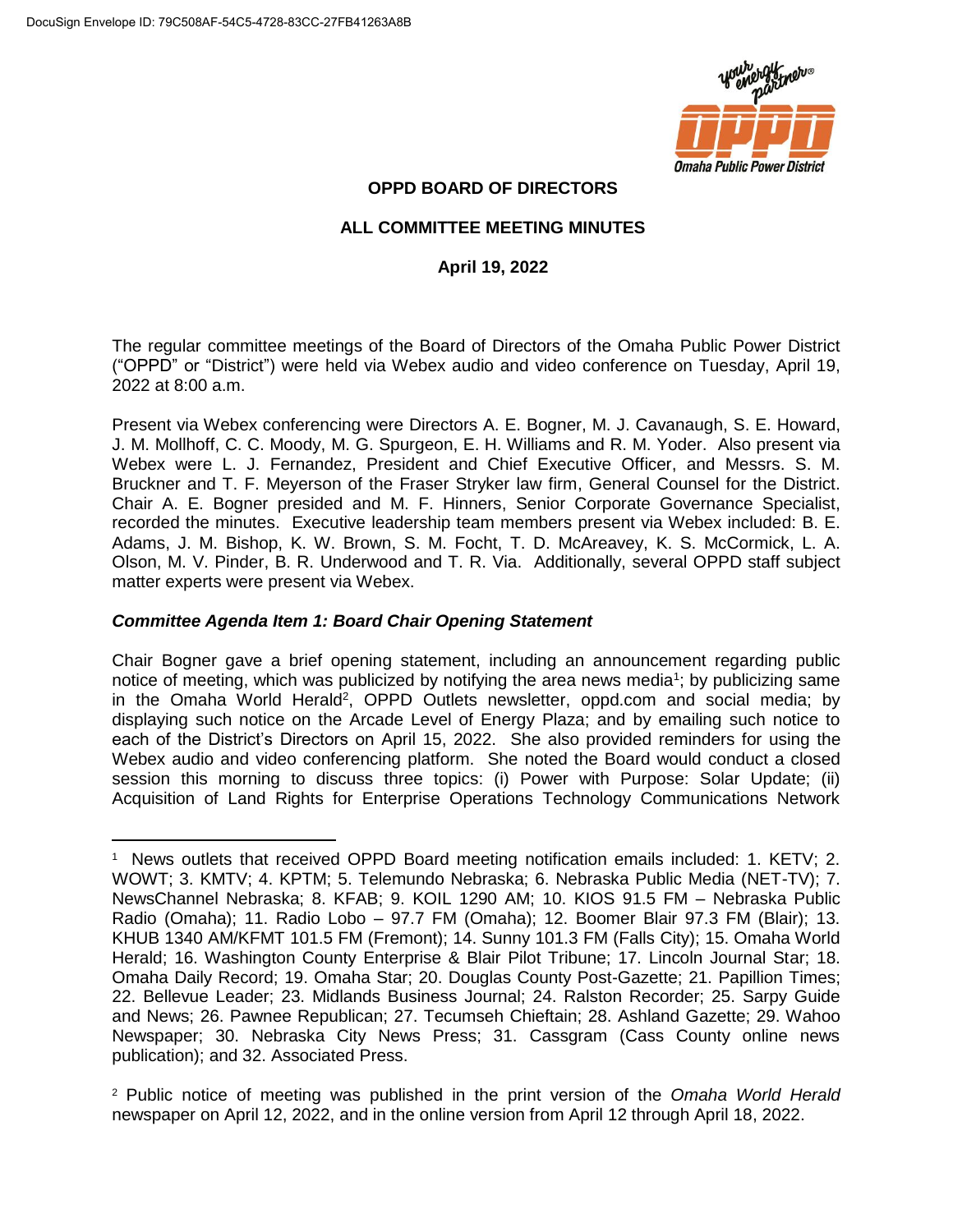Asset Located in Western Sarpy County; and (iii) Appointment of Corporate Officers and Compensation Approvals.

#### *Committee Agenda Item 2: Closed Session*

At 8:01 a.m., it was moved by Director Moody that the Board go into Closed Session. Director Moody stated as follows:

*"I move that the Board go into closed session at this time (8:01 a.m.) to discuss three topics: (i) Power with Purpose: Solar Update; (ii) Acquisition of Land Rights for Enterprise Operations Technology Communications Network Asset Located in Western Sarpy County; and (iii) Appointment of Corporate Officers and Compensation Approvals.*

*With respect to the Power with Purpose generation resource project solar update, a closed session is necessary for the protection of the public interest because the discussion will involve competitively sensitive utility infrastructure information, including potential pricing that would create a competitive disadvantage for the District if known by its business competitors, and also would create a competitive disadvantage for the District if known by potential contractors and property owners that may be involved in the infrastructure projects. The update also may involve discussion of legal matters, including contract negotiation matters that are protected by the attorney-client privilege.*

*With respect to the Acquisition of Land Rights for Enterprise Operations Technology Communications Network Asset Located in Western Sarpy County, a closed session is necessary for the protection of the public interest because the discussion involves matters that are confidential and protected by the attorneyclient privilege and attorney work product doctrine and involve the discussion of security for District property and utility infrastructure information.*

*With respect to the Appointment of Corporate Officers and Compensation Approvals, a closed session is necessary because the discussion will involve competitive and confidential compensation and retention information. A closed session discussion also is necessary to prevent needless injury to the reputations of the individuals, and none of the individuals have requested a public meeting."*

The motion was seconded by Director Cavanaugh.

Thereafter, the vote was recorded as follows: Bogner – Yes; Cavanaugh – Yes; Howard – Yes; Mollhoff – Yes; Moody – Yes; Spurgeon – Yes; Williams – Yes; Yoder – Yes. The motion carried (8-0).

Chair Bogner read the following:

*"The motion to go into closed session has passed. This closed session will be limited to discussion regarding three topics: (i) Power with Purpose: Solar Update; (ii) Acquisition of Land Rights for Enterprise Operations Technology Communications Network Asset Located in Western Sarpy County; and (iii) Appointment of Corporate Officers and Compensation Approvals. No votes or other action will be taken."*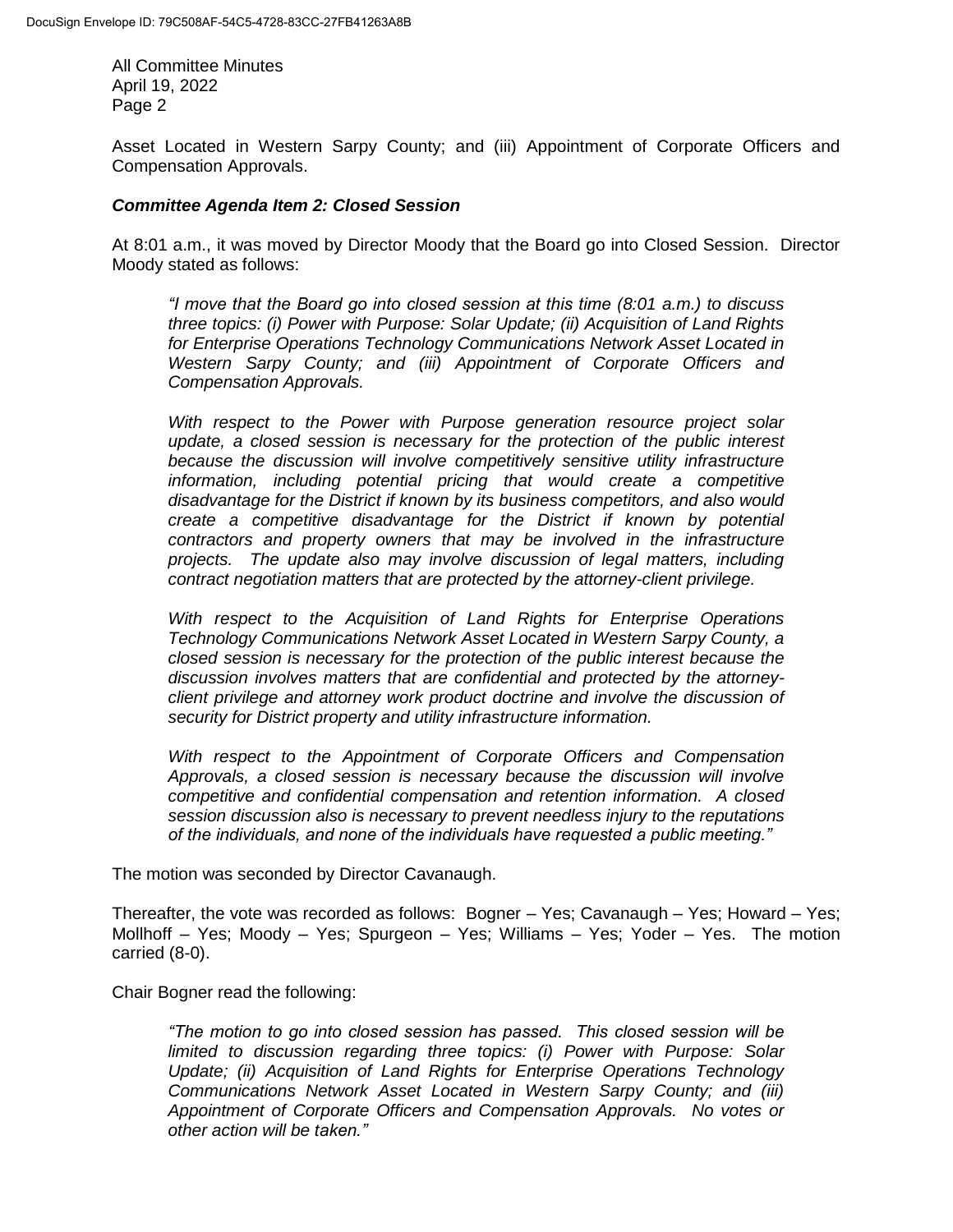After confirming the Board members, President Fernandez, members of the executive leadership team, S. M. Bruckner and T. F. Meyerson, General Counsel, M. F. Hinners and staff subject matter experts were present, the Webex Event was locked to prevent additional attendees from joining. The Board then conducted its closed session discussion of the Power with Purpose: Solar Update.

Chair Bogner departed the meeting at 8:45 a.m. In her absence, Vice Chair Williams acted as chair of the meeting.

At 9:26 a.m., the Power with Purpose staff departed the meeting and staff from the real property team joined the meeting. The Board then conducted its closed session discussion on the acquisition of land rights for enterprise operations technology communications network asset located in western Sarpy County.

At 9:35 a.m., all staff and executive leadership team members departed the meeting except for President Fernandez, attorneys S. M. Bruckner and T. F. Meyerson, and Sr. Corporate Governance Specialist M. F. Hinners. The Board then conducted its closed session discussion on the appointment of corporate officers and compensation approvals.

At 9:54 a.m., the Board took a break. No further business was discussed. The Webex Event was unlocked to allow OPPD staff and the public to join.

At 10:01 a.m., a motion was made and seconded to reconvene the meeting in open session.

Thereafter, the vote was recorded as follows: Bogner – Absent; Cavanaugh – Yes; Howard – Yes; Mollhoff – Yes; Moody – Yes; Spurgeon – Yes; Williams – Yes; Yoder – Yes. The motion carried (7-0).

Vice Chair Williams stated:

*"The motion to come out of closed session at (10:01 a.m.) is carried. This closed session was limited to discussion regarding three topics: (i) Power with Purpose: Solar Update; (ii) Acquisition of Land Rights for Enterprise Operations Technology Communications Network Asset Located in Western Sarpy County; and (iii) Appointment of Corporate Officers and Compensation Approvals. No votes or other board action were taken during the closed session."* 

## *Committee Agenda Item 3: Public Session – Board Chair Opening Statement*

Vice Chair Williams welcomed members of the public and gave an overview of the meeting agenda and reminders for using the Webex audio and video conferencing platform. He informed the public that per the Board's Guidelines for Public Participation, the Board does not take public comment during the All Committees meeting. The Board will take public comments at the Board meeting on Thursday, April 21, 2022, which will be conducted in person at the Omaha Douglas Civic Center at 5:00 p.m. The public may attend in person or remotely via Webex Events by going to oppd.com.

Vice Chair Williams stated all board members except Director Bogner were present via Webex, along with members of the executive leadership team and several attendees, consisting of OPPD employees and members of the public.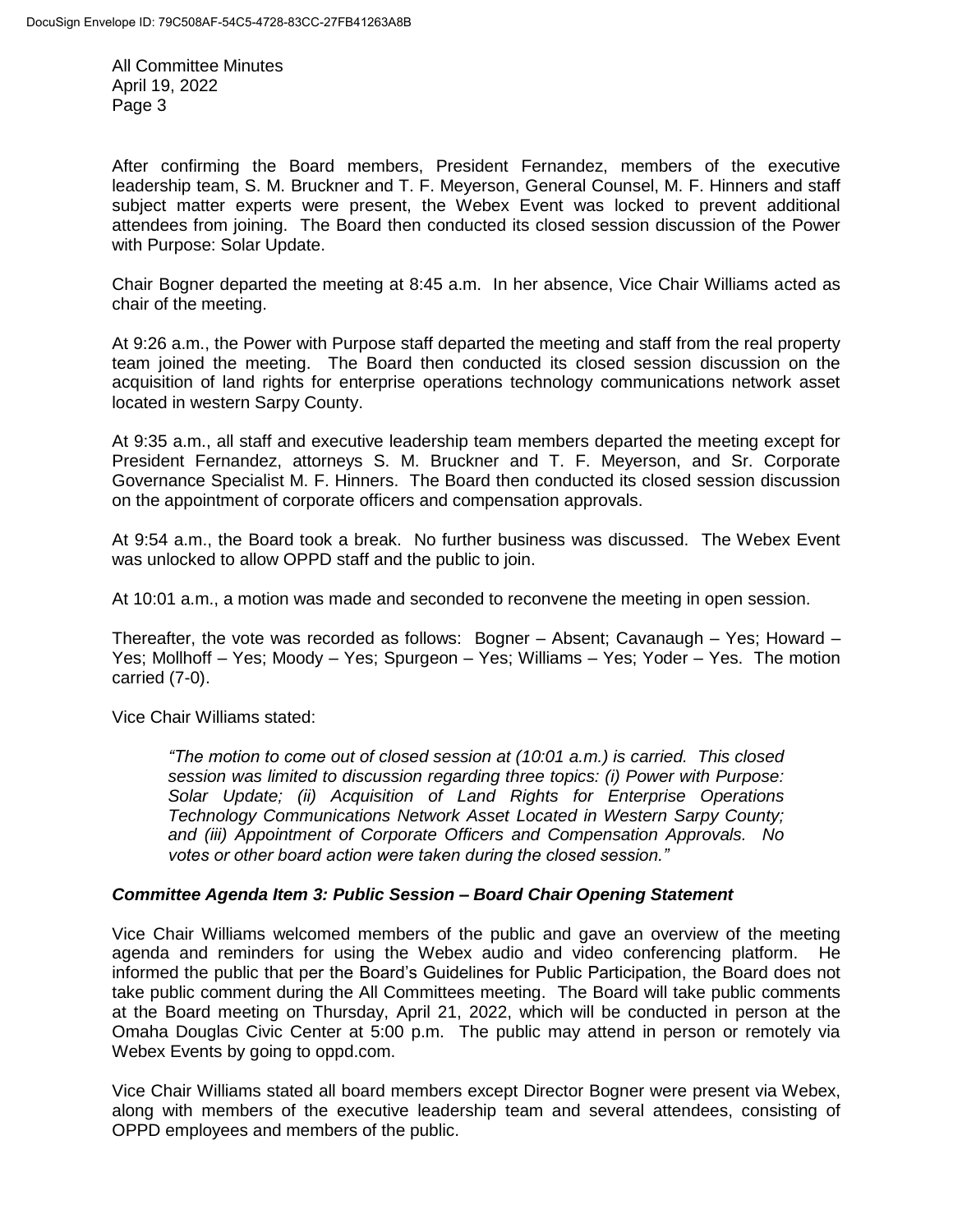#### *Committee Agenda Item 4: Safety Briefing*

President Fernandez provided physical and psychological safety reminders, including current safety focus reminders about: (i) sprains, strains and tears; (ii) preparation for severe weather; and (iii) overall wellness.

#### *Committee Agenda Item 5: Governance Committee*

#### **Governance Committee Chair Report**

Director Moody provided the Governance Committee report. He reported the Committee met on April 14, 2022 via Webex videoconference. A copy of the agenda for that meeting was made available in the Committee meeting materials for the Board to review. The Committee discussed the following topics: (i) vice president appointments and compensation approvals; (ii) non-substantive revisions to the OPPD Board Policies Binder; (iii) SD-1 Strategic Foundation monitoring report; (iv) revised approach to the Board Work Plan; and (v) summary of Committee direction.

# *Supporting Data*

Agenda

## **Appointment of Corporate Officers and Compensation Approvals**

President Fernandez provided the following information to support the appointment of Vice Presidents for Safety & Facilities, Human Capital, and System Transformation.

- a. Kevin S. McCormick joined the District in 1987 and rose through the ranks to become Senior Director Safety & Technical Training. Prior to becoming the safety leader, Mr. McCormick served as Manager Nuclear Procurement, Manager Joint Operations, and Manager – Nuclear Planning. Mr. McCormick holds a bachelor's degree in business administration from Bellevue University.
- b. McKell V. Pinder joined the District in 2018 with more than 20 years of human resources consulting and leadership experience. Before joining OPPD as Director – Total Rewards, she served as director at a global public accounting firm and lead HR consultant to companies across many industries. Ms. Pinder holds a bachelor's degree in mathematics and computer science and a master's degree in actuarial science from Georgia State University.
- c. Bradley R. Underwood joined the District in 2013 and has held a number of leadership roles including: Director – Corporate Planning and Director – Financial Planning and Analysis. He was instrumental in the District's most recent capacity expansion campaign to add 600 MW of natural gas generation and 400-600 MW of solar. Mr. Underwood holds a bachelor's degree in business administration from the University of Nebraska – Lincoln and a master of business administration degree from Creighton University. He is a Certified Public Accountant.

Management recommended Board approval of the appointments of K. S. McCormick to the position of Vice President – Safety & Facilities; M. V. Pinder to the position of Vice President – Human Capital; and B. R. Underwood to the position of Vice President – Systems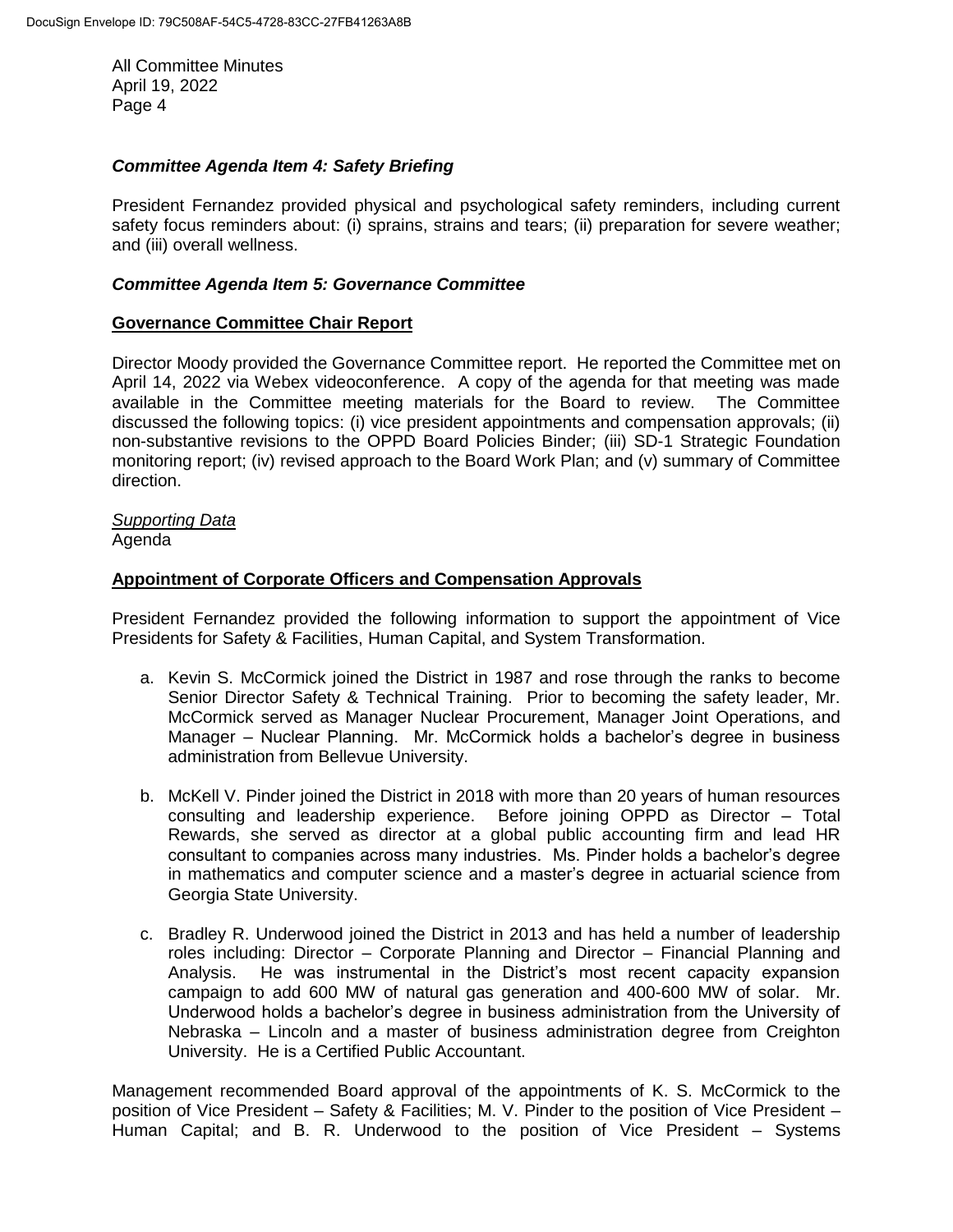Transformation and the compensation as set forth on Exhibit A, effective May 1, 2022. Board members expressed support for the appointments and noted the importance of the transformational strategic initiatives and projects that will be led by these new corporate officers. The Board was scheduled to vote on this matter at the April 21, 2022 meeting.

*Supporting Data* **Datasheet** Resolutions Exhibit A

## **SD-1: Strategic Foundation Monitoring Report**

S. M. Focht, Vice President – Corporate Strategy & Governance, presented the following to ensure full board review, discussion and acceptance of the SD-1: Strategic Foundation Monitoring Report.

- a. The first set of Board policies was approved by the Board on July 16, 2015. A second set of Board policies was approved by the Board on October 15, 2015.
- b. Each policy was evaluated and assigned to the appropriate Board Committee for oversight of the monitoring process.
- c. The Governance Committee is responsible for evaluating Board Policy SD-1: Strategic Foundation.
- d. The Governance Committee reviewed the SD-1: Strategic Foundation Monitoring Report and recommended that OPPD be found to be sufficiently in compliance with the policy as stated.

Mr. Focht presented the following information:

- SD-1: Strategic Foundation Policy
- Strategic Direction Policy Monitoring Report Acceptance and Compliance for 2021
- OPPD Corporate Scorecard as of December 2021
- Recommendation
- Additional Reflections

The Board and management team discussed aspects of the monitoring report and reflected upon possible revisions to SD-1 in the future. Board members expressed appreciation for the revised format of the report, which focuses on metrics. The Governance Committee recommended Board approval of the SD-1: Strategic Foundation Monitoring Report. The Board was scheduled to vote on this matter at the April 21, 2022 meeting.

*Supporting Data* Datasheet Exhibit A – Monitoring Report Resolution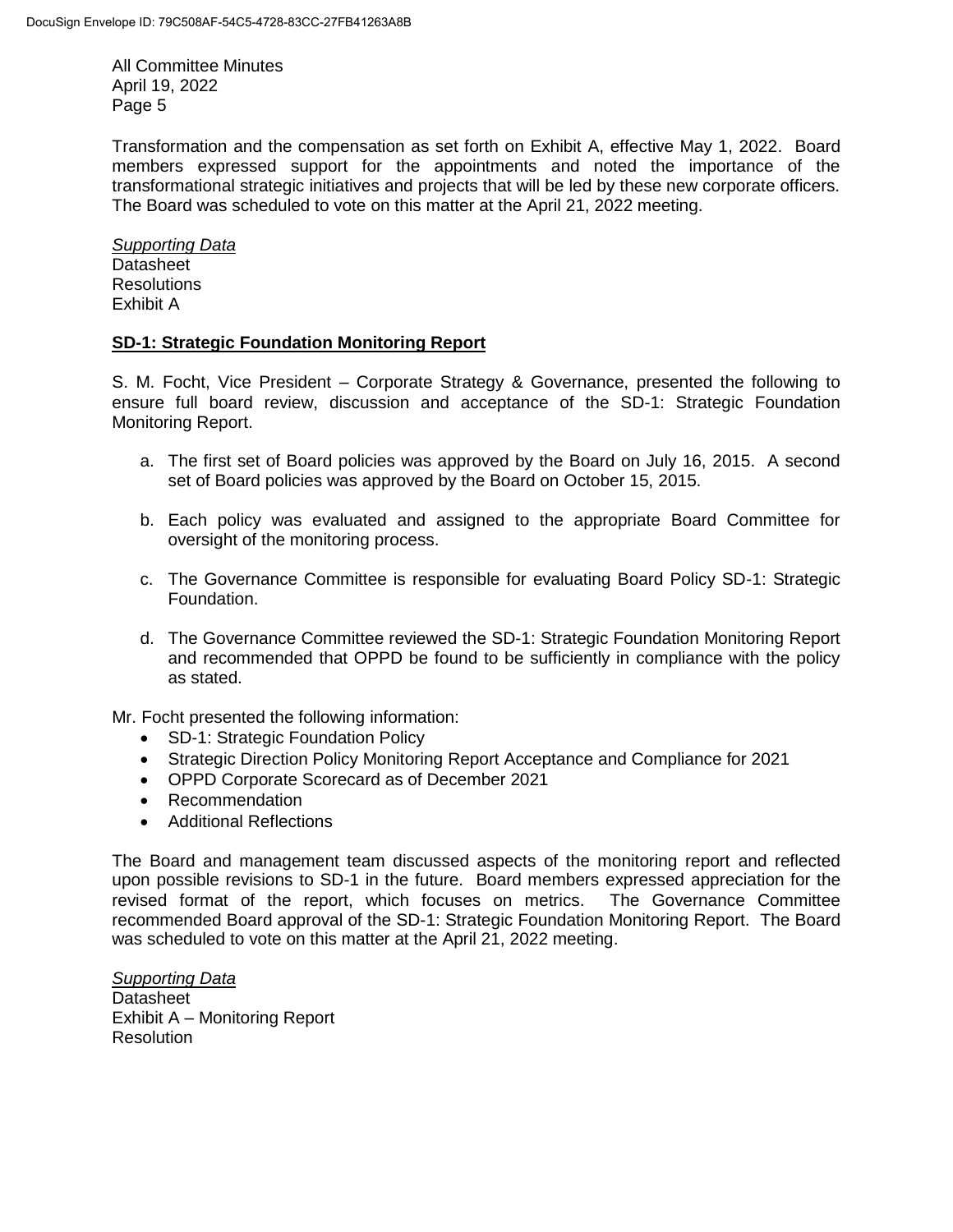## **Board Policies Binder Update: Non-Substantive Changes**

S. M. Focht, Vice President – Corporate Strategy & Governance, presented the following to ensure full board review, discussion and acceptance of the non-substantive revisions and updates to the OPPD Board of Directors Policies binder.

- a. In December 2014, the Board of Directors confirmed the Corporate Governance Initiative Charter in order to assess and refine OPPD's corporate governance infrastructure. The Board contracted Leading Resources, Inc. (LRI) to facilitate the process of drafting Board policies.
- b. On July 16, 2015, the Board approved a first set of Board policies. On October 15, 2015, the Board approved a second set of Board policies. The Board policies included Governance Process (GP), Board-Staff Linkage (BL), and Strategic Direction (SD) policies.
- c. The Board has conducted annual policy surveys and workshops, facilitated by LRI, to identify potential revisions to the GP, BL and SD policies. After the October 5, 2021 workshop, the Board discussed making non-substantive revisions and updates to the Board Policies binder.
- d. The Governance Committee reviewed the proposed non-substantive revisions and updates to the Board Policies binder, as shown in Exhibit A, and recommended Board approval of the revised Board Policies binder.

The Board and management team discussed various aspects of the revised Board policies binder, including an updated introduction letter, reordered policies, and more specific language in certain policies. The Board was scheduled to vote on this matter at the April 21, 2022 meeting.

*Supporting Data* Datasheet Exhibit A – OPPD Board Policies Binder Redline of Proposed Revisions **Resolution** 

#### *Committee Agenda Item 6: Finance Committee*

#### **Finance Chair Report**

Director Yoder reported the Finance Committee met on April 8, 2022 via Webex videoconference. A copy of the agenda for that meeting was made available in the All Committee meeting materials for the Board to review. The Committee discussed: (i) safety briefing; (ii) chair report on certain Committee work items; (iii) debt authorization; (iv) SD-2: Rates policy revision benchmarking; (v) rate design project plan; (vi) revised process for reviewing Finance Committee items on the Board Work Plan; and (vii) summary of Committee direction.

*Supporting Data* Agenda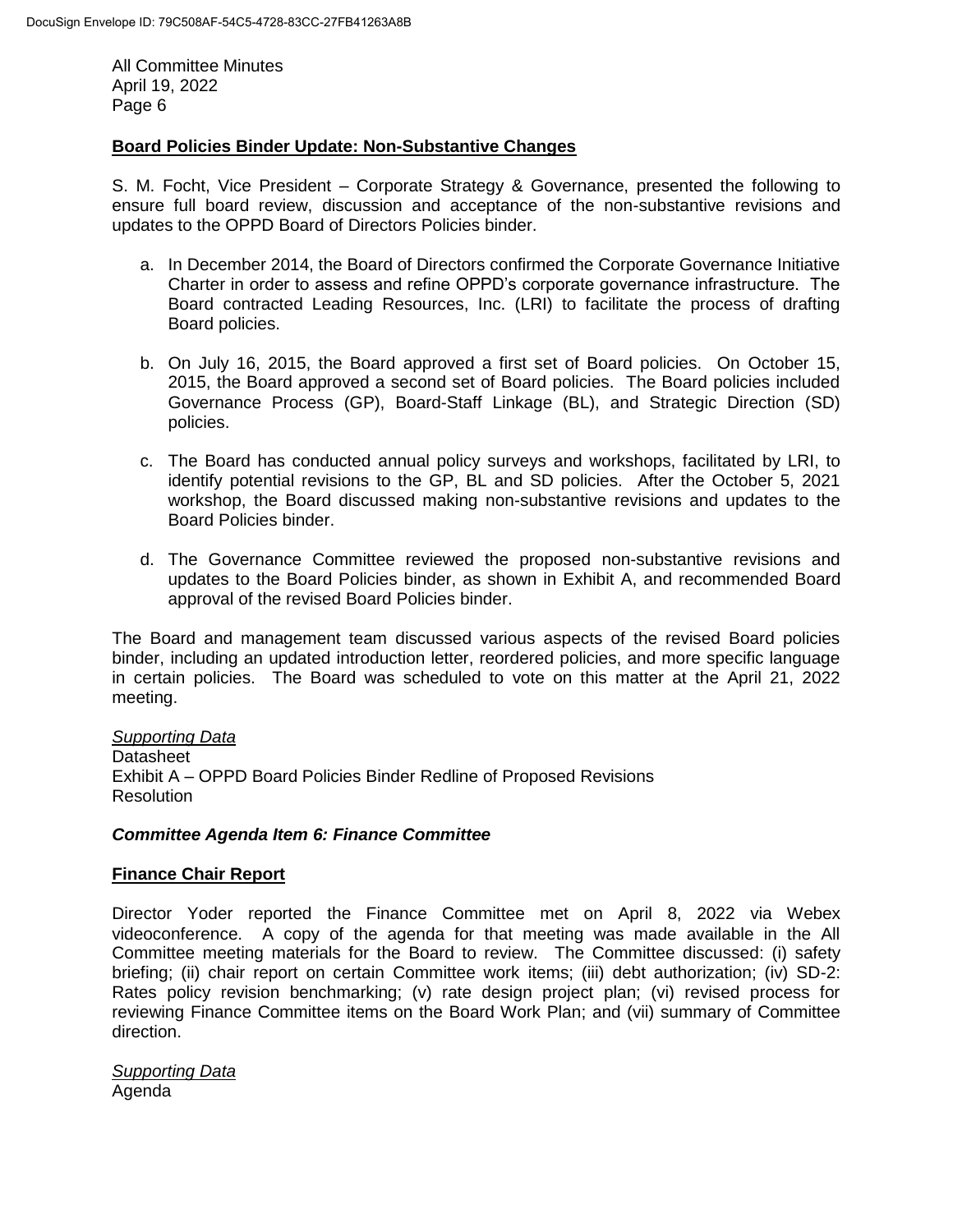## **Reauthorization for the 2021-2022 Series Electric System Revenue Bonds**

J. W. Thurber, Director – Treasury & Financial Operations, provided the following information to support Board authorization to increase the amount of authorized Electric System Revenue Bonds.

- a. The Board of Directors authorized Management on June 17, 2021 to sell up to \$600 million of Electric System Revenue Bonds, 2021 or 2022 ("Authorized Bonds") through December 31, 2022 to issue new debt to replenish liquidity by reimbursing previously incurred capital expenditures, refund existing higher yielding debt, or by funding anticipated capital expenditures and related transaction costs.
- b. As of the current date, Management has issued \$438,935,000 of Authorized Bonds (2021 Series A and B Bonds), which was reported to the Board at its November 2021 meeting. Management has not issued any additional Authorized Bonds. Therefore, \$161,065,000 of potential issuance is available through 2022.
- c. The District continually monitors its liquidity/cash needs to assure that adequate funds are available to manage the District's operations. From time to time, Management concludes that it is in the best interests of the District to use cash accumulated from District operations or other liquidity resources for various purposes, give then-existing market conditions or timing imperatives, including, without limitation, to fund unexpected operating expenditures, to pay for capital improvements to the District's electric system or to prepay or defease outstanding indebtedness of the District. Should the District elect to use its cash for any such purpose, it is in the best interests of the District that it have the ability to act promptly, given favorable market conditions, to issue new debt to replenish liquidity by reimbursing previously incurred capital expenditures or by funding anticipated capital expenditures and related transaction costs.
- d. It is advisable for the Board of Directors to increase the authorization amount by an additional \$280 million, for a total authorization amount of \$880 million. This authorization would allow the President and Chief Executive Officer or the Vice President and Chief Financial Officer to complete the sale upon acceptable market interest rates. This would be accomplished by a completed and executed Pricing Certificate(s) accompanied with written opinion(s) of the District's Financial Advisor which would certify to the Board that the terms of the debt reflect rates competitive with current market conditions.
- e. The Board of Directors will receive quarterly updates on the status of the Authorized Bonds. Final pricing of a series of Authorized Bonds will be presented at the next regularly scheduled Board Meeting immediately following the execution of the Bond Purchase Agreement.

Management recommended Board authorization to increase the amount to a total of \$880 million upon acceptable market conditions. The Board was scheduled to vote on this matter at the April 21, 2022 meeting.

*Supporting Data* Datasheet Resolution **Presentation**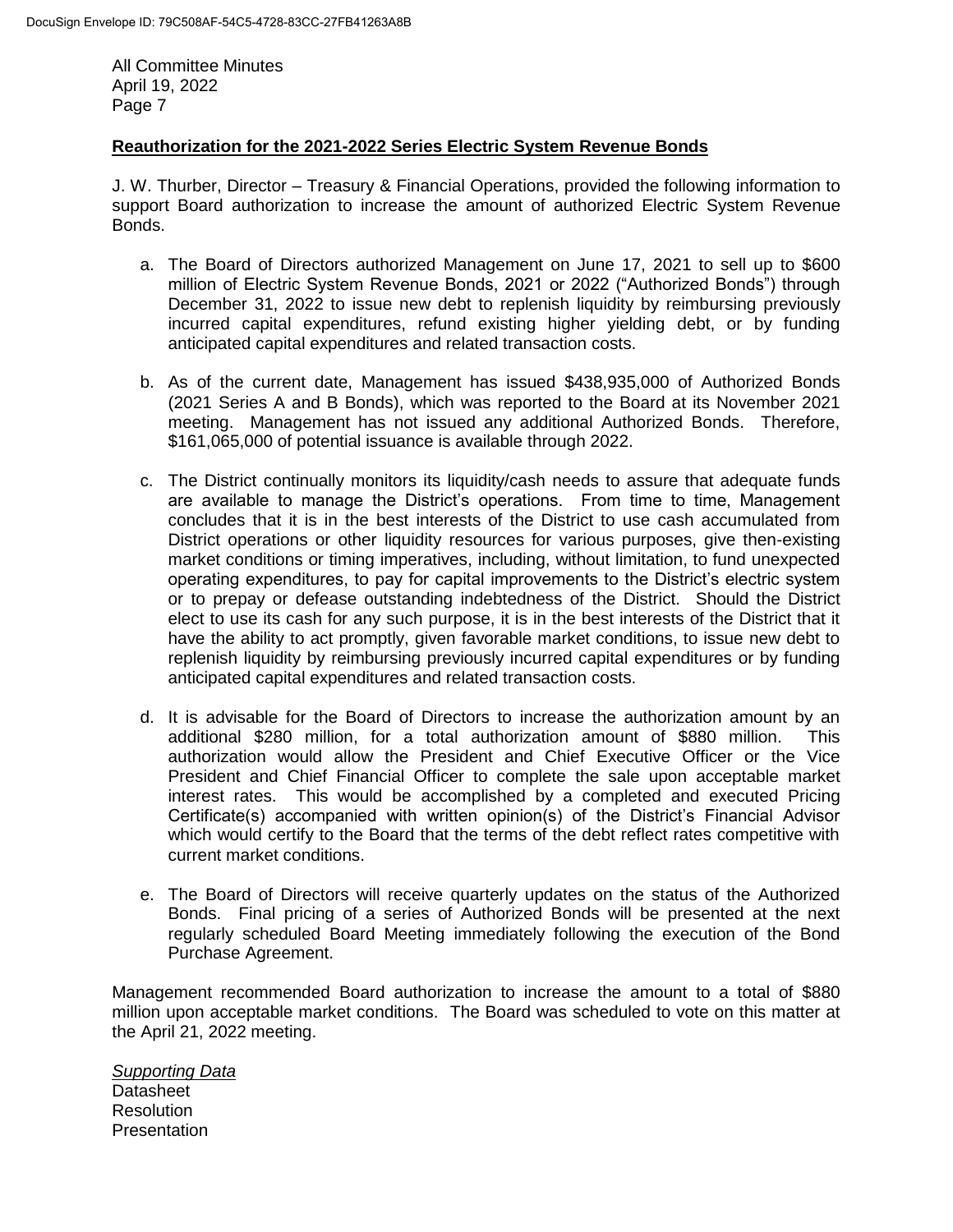Chair Bogner rejoined the Webex meeting at 11:16 a.m.

## **Rate Design Project**

J. M. Bishop, Vice President and Chief Financial Officer, provided the following update on the Rate Design Project.

- a. In response to the Finance Committee's interest in continuing a robust conversation on rate principle refinement at the District, the Rate Design Project was presented and agreed upon by the Finance Committee.
- b. The project includes an eleven (11) month engagement and outreach process to align on rate principles with customer preferences, and create a modern foundational document for future rate design.
- c. The objective of the project will be to align on principles that will guide future rate design in the near-term and also the long-term, so that OPPD is consistently working towards the long term goals for rates and also align on priorities to create a rate design roadmap. This roadmap will feed into the Biennial Rates Package that prioritizes rate work that supports OPPD's rate principles.
- d. The project is scheduled to start in April 2022 and be completed in February 2023.
- E. M. Hoyle, Manager Pricing and Rates, presented the following:
	- Rate Design Project Approach
	- Rate Design Project vs. SD-2 Rates Policy Revision separate work streams with overlapping principles
	- Phase 1
		- o Background
		- o Internal Team Members and External Resources
		- o Timeline
		- o Initial Customer Research/Outreach
		- o Board Sessions facilitated by GDS Associates in June and August
		- o Preliminary Topics
		- o Identify Concepts
		- o Outreach and Rate Design Analysis
		- o Final Report on Rate Design
	- Questions

The Board and management team discussed a variety of issues, including: customer outreach/engagement process; continued monitoring of evolving rate design principles; continuing SD-2 Rates policy revisions; use of external resources; customer advocacy role of Board members; and the transformational nature of this project.

*Supporting Data* **Datasheet** Rate Design Project Proposal Presentation

The Board took a break for lunch at 12:00 p.m. and reconvened at 12:30 p.m.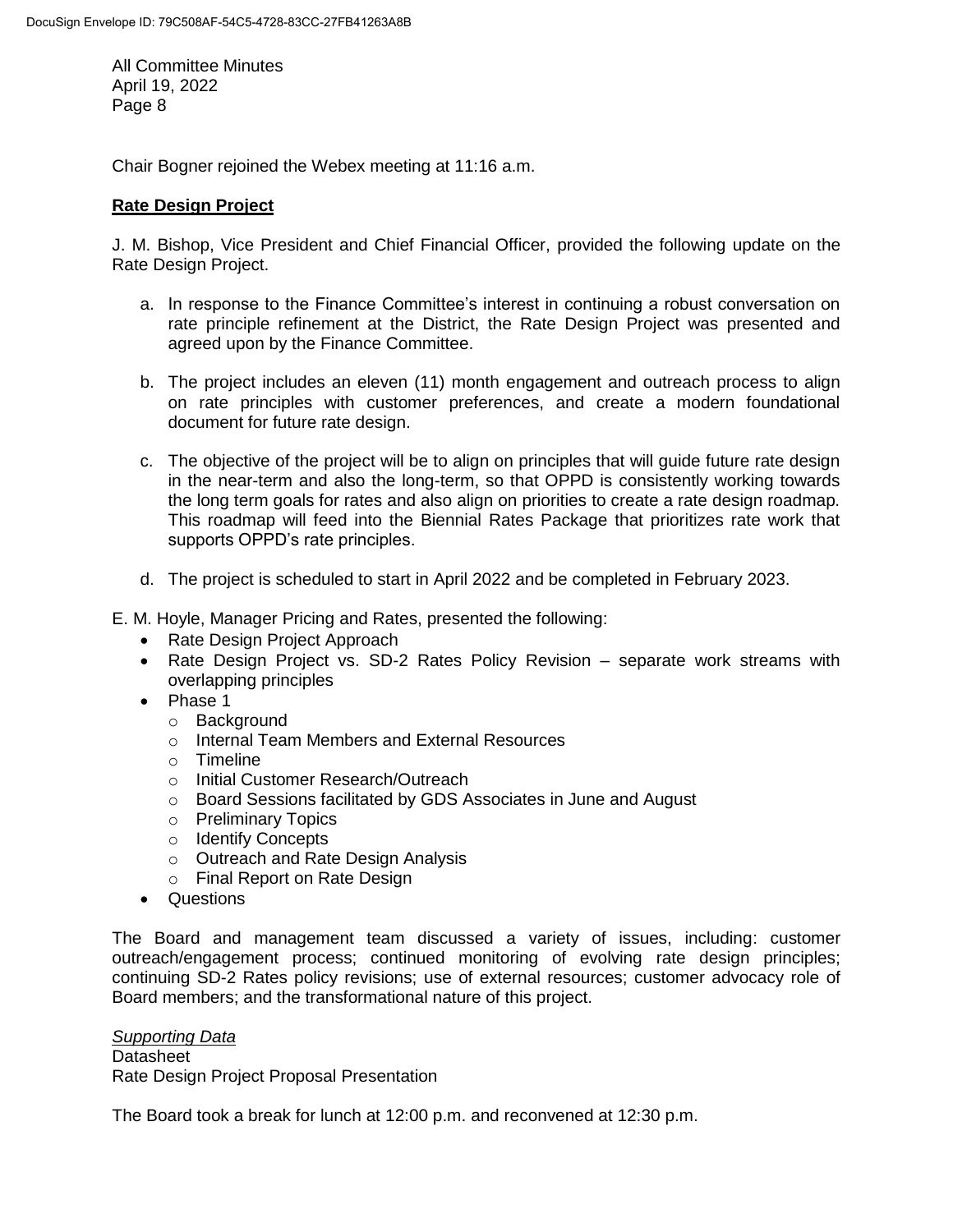## *Committee Agenda Item 7: System Management & Nuclear Oversight Committee*

#### **System Management & Nuclear Oversight Committee Chair Report**

Director Williams reported the System Committee met on April 6, 2022 via Webex videoconference. A copy of the agenda for that meeting was made available in the All Committee meeting materials for the Board to review. The Committee discussed: (i) SD-9: Resource Planning policy potential revisions; (ii) SD-4: Reliability monitoring report; (iii) RFP 5948 69 13.8kV transformer procurement process; (iv) revised Board Work Plan process; (v) Independent Decarbonization Oversight Committee (IDOC) next steps; and (vi) summary of Committee direction.

#### *Supporting Data* Agenda

## **Sale of a Portion of Property Located at 12210 South 114th Street, Papillion, Sarpy County, Nebraska**

S. M. Focht, Vice President – Corporate Strategy and Governance, provided the following information regarding the sale of a portion of property located at 12210 South  $114<sup>th</sup>$  Street, Papillion, Sarpy County, Nebraska, to support widening of 114<sup>th</sup> Street from two lanes to three lanes along the east property line with the sale of 6,619 square feet (0.152 acres), as shown on Exhibit A.

- a. OPPD's Board-Staff Linkage Policy, *BL-10: Delegation to the President and Chief Executive Officer – Real and Personal Property*, directs that "All sale or transfer of property ownership shall require Board approval."
- b. The sale of property does not adversely affect operations now or in the future.
- c. An independent appraiser valued the acquisition at \$6,840.00. OPPD believes the offer is reasonable and fair compensation.

Management recommended authorization by the Board of Directors to convey the property to Sarpy County, Nebraska for \$6,840.00. The Board was scheduled to vote on this matter at the April 21, 2022 meeting.

*Supporting Data* Datasheet Exhibit A **Resolution** 

## **Acquisition of Land Rights for Enterprise Operations Technology Communications Network Asset Located in Western Sarpy County**

S. M. Focht, Vice President – Corporate Strategy and Governance, provided the following information to support Board authorization to use eminent domain as necessary to acquire fee ownership and/or permanent easements of land for an existing Enterprise Operations Technology Communications Network asset through December 31, 2022.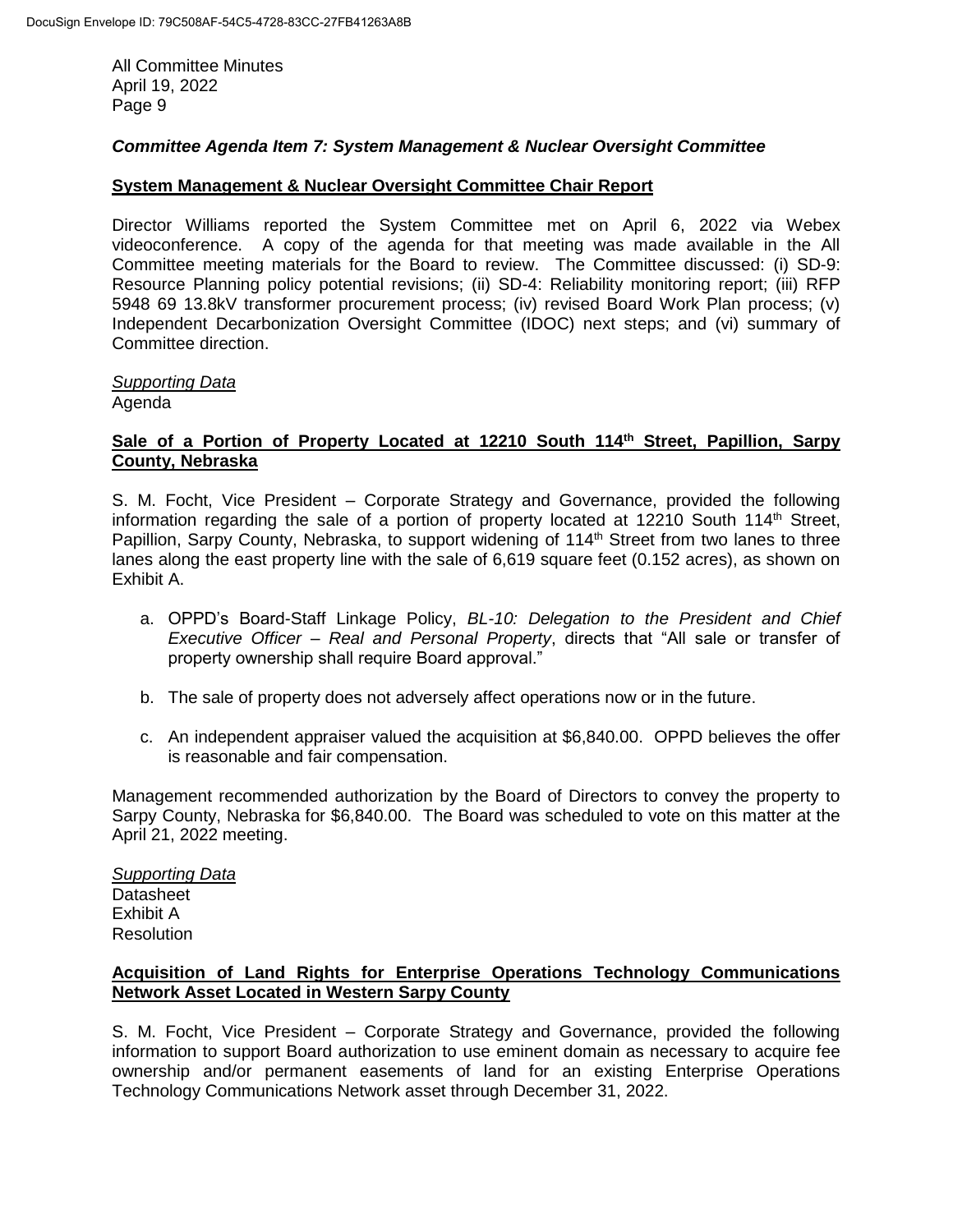- a. This requested eminent domain authorization covers land rights that need to be acquired for an existing Enterprise Operations Technology Communications Network asset that supports District operations.
- b. OPPD entered into a lease agreement on June 29, 1982, with an expiration date of June 29, 2022.
- c. It may be necessary to acquire fee ownership of land and/or permanent easements for the asset.
- d. OPPD will commence negotiations to voluntarily acquire the necessary land rights for the asset.
- e. OPPD will undertake reasonable efforts to voluntarily acquire the necessary land rights. However, the use of eminent domain may be necessary if voluntary agreement cannot be achieved by the District and landowners.
- f. Management will report the filing of eminent domain actions to the Board.
- g. This requested authorization extends through December 31, 2022. Additional authorizations after that date will be requested, as needed.

Management recommended authorization by the Board of Directors to commence eminent domain proceedings to acquire fee ownership of land and/or permanent easements of land for an existing Enterprise Operations Technology Communications Network asset, with this authorization extending through December 31, 2022. The Board was scheduled to vote on this matter at the April 21, 2022 meeting.

#### *Supporting Data* **Datasheet Resolution**

## **Award RFP No. 5948 "69-13.8kV 10/12.5(14) MVA OLTC Transformer"**

T. R. Via, Chief Operating Officer and Vice President – Utility Operations, provided the following information to support Board authorization to reject the proposals received for RFP No. 5948 and for the District to enter into a negotiated contract for the purchase of one (1) 69-13.8kV 10/12.5(14) MVA OLTC Transformer and to enter into a contract for an initial term of one (1) year with the option to renew for up to four (4) additional one (1) year terms.

- a. The 69-13.8kV 10/12.5(14) MVA OLTC Transformers are required to support strategic spares, proactive replacements and provide flexibility for future projects. Twenty-five (25) similar units are in-service today ranging in age.
- b. This contract will initially procure a quantity of one (1) unit to support OPPD's sparing program.
- c. Five (5) proposals were received; three (3) are legally responsive, and zero (0) are technically responsive.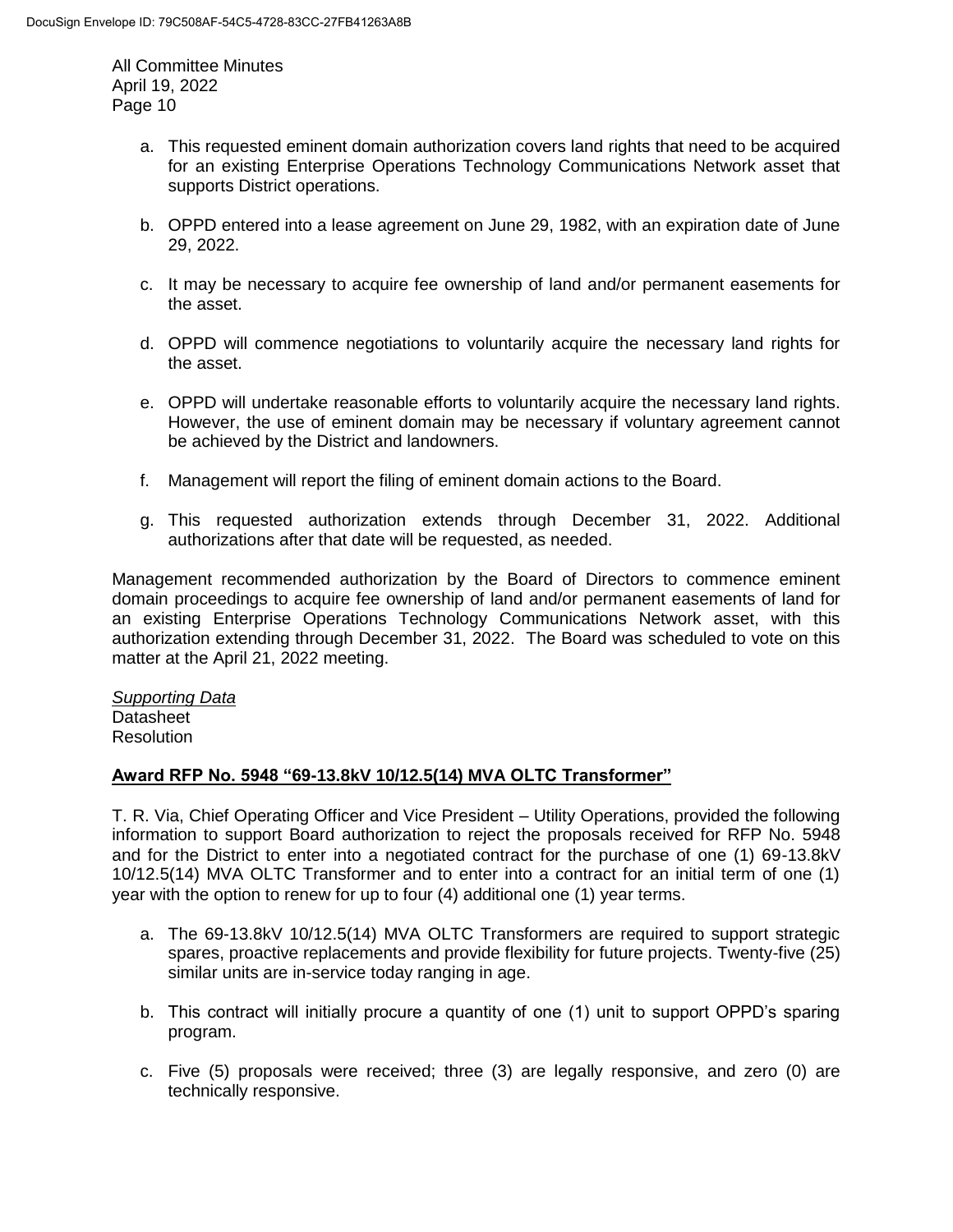- d. Renewable contract provision includes an escalation/de-escalation formula based on indices.
- e. Transformers purchased through renewals of the contract would be based on need and be used to support future spares, future load growth, or replacement projects.

The Board and management discussed a variety of issues concerning the transformer procurement process, including adjustments in supply chain management practices because of global supply chain issues. Management recommended authorization by the Board to reject all proposals received for RFP No. 5948 "69-13.8kV 10/12.5(14) MVA OLTC Transformer" and allow District Management to enter into a negotiated contract. The Board was scheduled to vote on this matter at the April 21, 2022 meeting.

*Supporting Data* **Datasheet** Analysis of Proposals Tabulation of Bids Legal Opinion **Resolution** Photos

## **SD-4: Reliability Monitoring Report**

T. R. Via, Chief Operating Officer and Vice President – Utility Operations, provided the following information to ensure full board review, discussion and acceptance of the SD-4: Reliability Monitoring Report.

- a. The first set of Board policies was approved by the Board on July 16, 2015. A second set of Board policies was approved by the Board on October 15, 2015.
- b. Each policy was evaluated and assigned to the appropriate Board Committee for oversight of the monitoring process.
- c. The System Management and Nuclear Oversight Committee is responsible for evaluating Board Policy SD-4: Reliability.
- d. The System Management and Nuclear Oversight Committee reviewed the SD-4: Reliability Monitoring Report and recommended that OPPD be found to be sufficiently in compliance with the policy as stated.

Mr. Via presented the following:

- SD-4: Reliability Policy
- Examples of OPPD assuring all customer requirements are met through the use of its generation resources and purchase power portfolio 100 percent of the time
- Federal Regulatory Framework and Compliance
- Generation Reliability Metric: Equivalent Availability Factor (EAF)
- 2021 Generation Performance
- Generation Reliability Drivers 2019 2021
- Asset Management Reliability
- Boiler Reliability Progress in 2021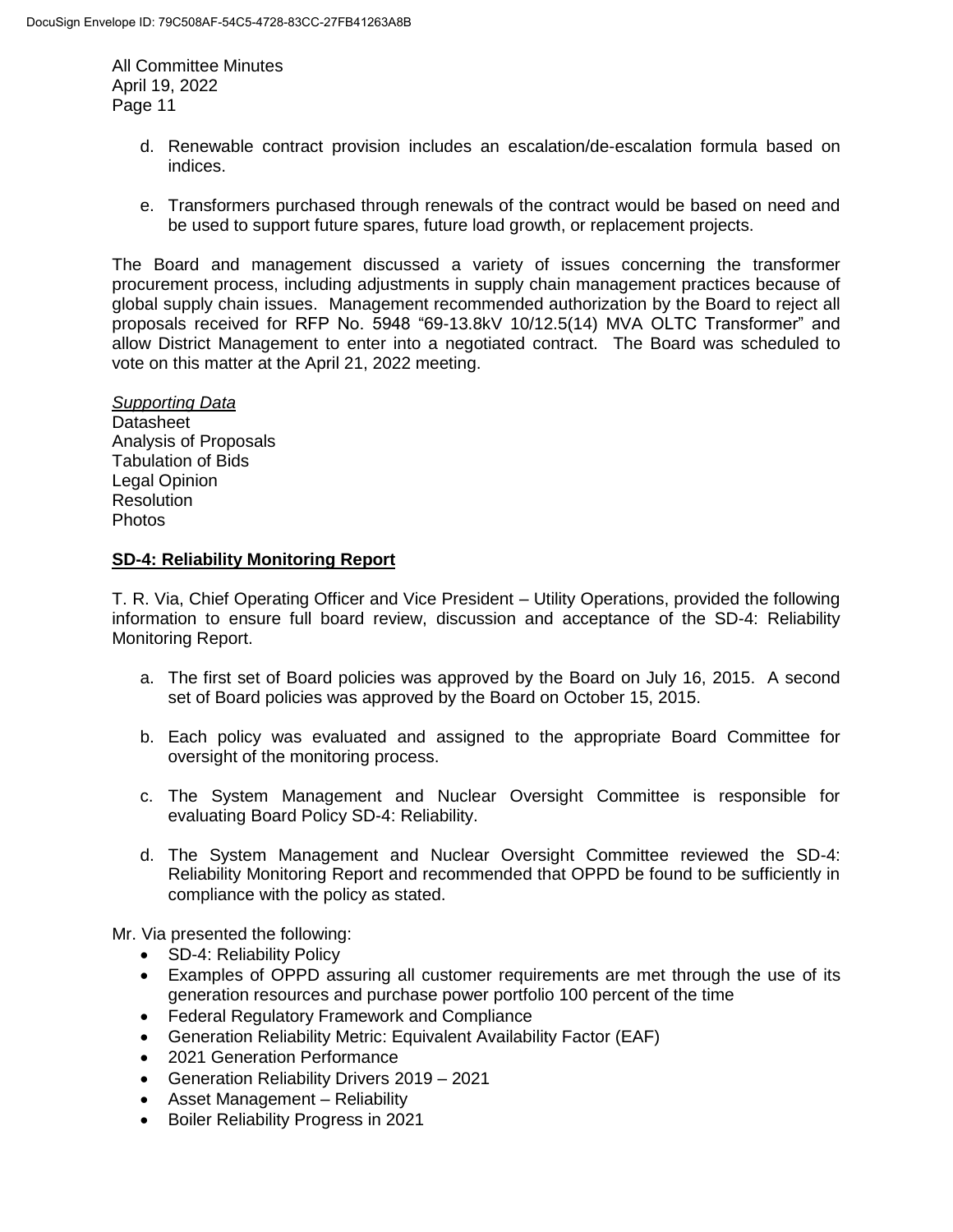- Reliability Programs Growth
- System Reliability Metric: System Average Interruption Duration Index (SAIDI)
- Outage Frequency Metric: System Average Interruption Frequency Index (SAIFI)
- 2021 Outage Causes
- Asset Management Reliability
- Program Effectiveness Examples
	- o Equipment Inspection and Replacement
	- o Proactive Cable Replacement
	- o Vegetation Management
- Reliability Focus Areas 2021 2022
- Recommendation

The Board and management team discussed various aspects of the monitoring report, including: (i) other reliability metrics; (ii) differences in reliability in rural vs. urban areas; and (iii) impact of the February 2021 polar vortex and other weather events on reliability metrics. The System Management and Nuclear Oversight Committee recommended Board approval of the SD-4: Reliability Monitoring Report. The Board was scheduled to vote on this matter at the April 21, 2022 meeting.

*Supporting Data* **Datasheet** Exhibit A – Monitoring Report **Resolution** 

## **Nuclear Oversight Committee Report**

T. S. Uehling, Sr. Director – FCS Decommissioning, reported the Nuclear Oversight Committee provides a regular oversight of items related to the Fort Calhoun Station (FCS) nuclear plant. In addition to safe and secure dry cask storage of fuel, the required Preventative Maintenance tasks and Surveillance Tests, the following major decommissioning activities were conducted:

- Segmentation of the reactor vessel internals continues to progress on schedule. The mechanisms for both cutting and handling of the material for disposal continue to operate reliably. Packaging and transport of this material from site are conducted on a regular basis.
- Demolition of the Auxiliary building continues on track as mechanized equipment advances through the structure. Systematic transfer of debris material to the processing structure remains consistent with projections.
- Materials continue to be extracted from the interior of the Turbine building. Recently major components such as the high and low pressure turbines were safely removed allowing the recycling process of these items to commence.

Mr. Uehling presented photographs of the following:

- FCS Demolition and Waste Disposal Update
- Reactor Vessel Internal (RVI) Segmentation
	- o Shipping Container Operations
	- o RVI Material Segmentation and Packaging
- Auxiliary Building Demolition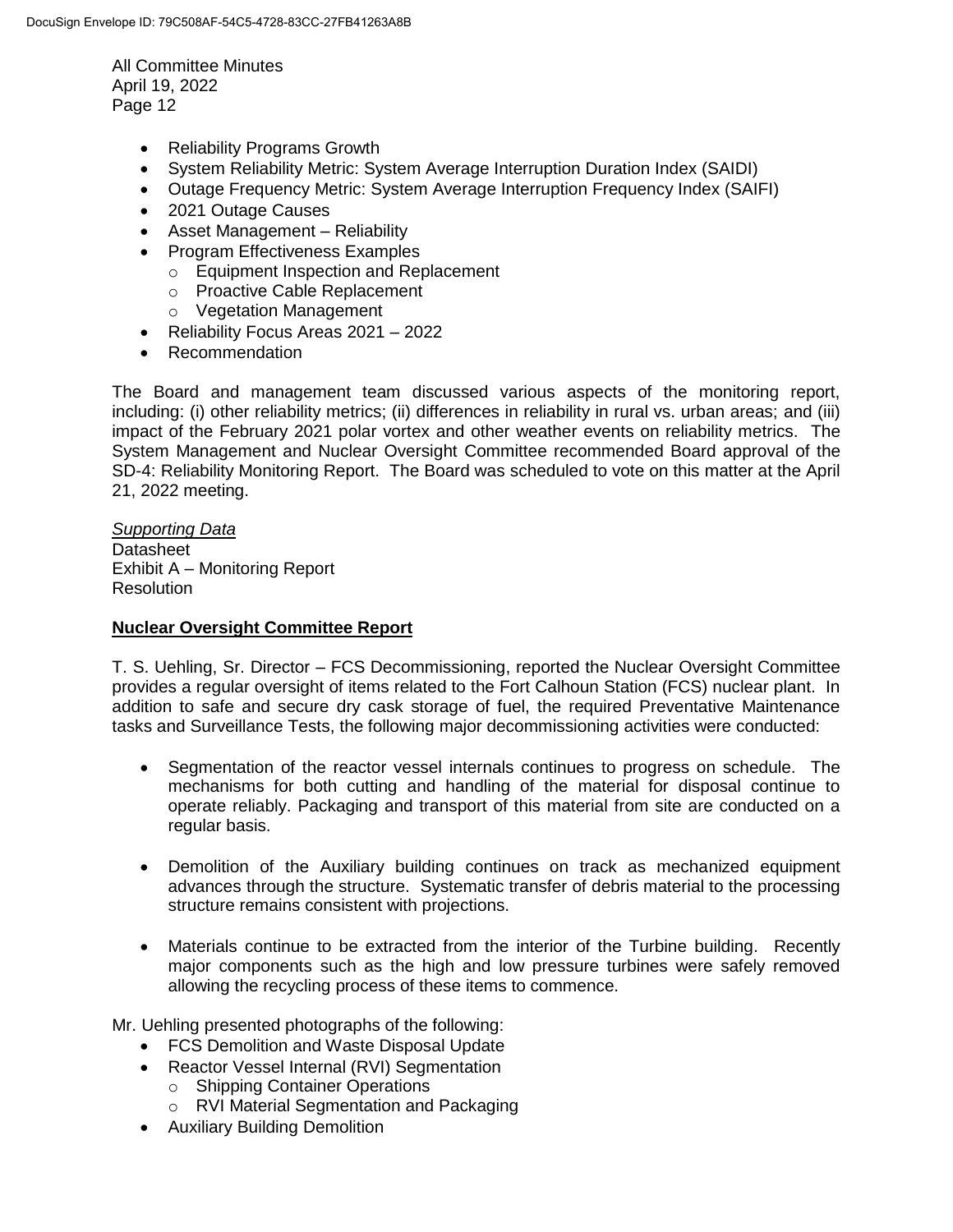- o Beginning of Structural Demolition
- Turbine Building Demolition
	- o Turbine Generator Removal Progress

*Supporting Data* **Datasheet Presentation** 

The Board took a break at 2:00 p.m. and reconvened at 2:10 p.m.

## *Committee Agenda Item 8: Public Information Committee*

## **Public Information Committee Chair Report**

Director Mollhoff reported the Public Information Committee met on April 12, 2022 via Webex videoconference. A copy of the agenda for that meeting was made available in the All Committee meeting materials for the Board to review. The Committee discussed: (i) legislative and regulatory affairs update; (ii) SD-5: Customer Satisfaction monitoring report; (iii) potential revisions to SD-11: Economic Development policy; (iv) electric vehicle and solar program update; (v) revised Board Work Plan process; and (vi) summary of Committee direction.

*Supporting Data* Agenda

## **Customer Trends Quarterly Update**

Due to time, the Customer Trends Update was not presented. The update was posted on oppd.com to provide a quarterly update on customer trends and energy assistance.

- 1. The Board requested that management provide regular reports on the progress of customer programs and trends.
- 2. Customer accounts receivable balances continue to normalize in 2022.
- 3. Management will provide an update on aged debt and related trends as of March 31, 2022.

*Supporting Data* **Datasheet** Customer Trends Quarterly Update Presentation

#### **Legislative and Regulatory Update**

L. A. Olson, Vice President – Public Affairs, provided an update on 2022 state and federal legislative matters and regulatory matters.

- a. Nebraska's 107th Legislature  $2^{nd}$  session began on January 5, 2022 and ends on April 20, 2022.
- b. The 117<sup>th</sup> Congress began on January 3, 2021 and is expected to end January 3, 2023.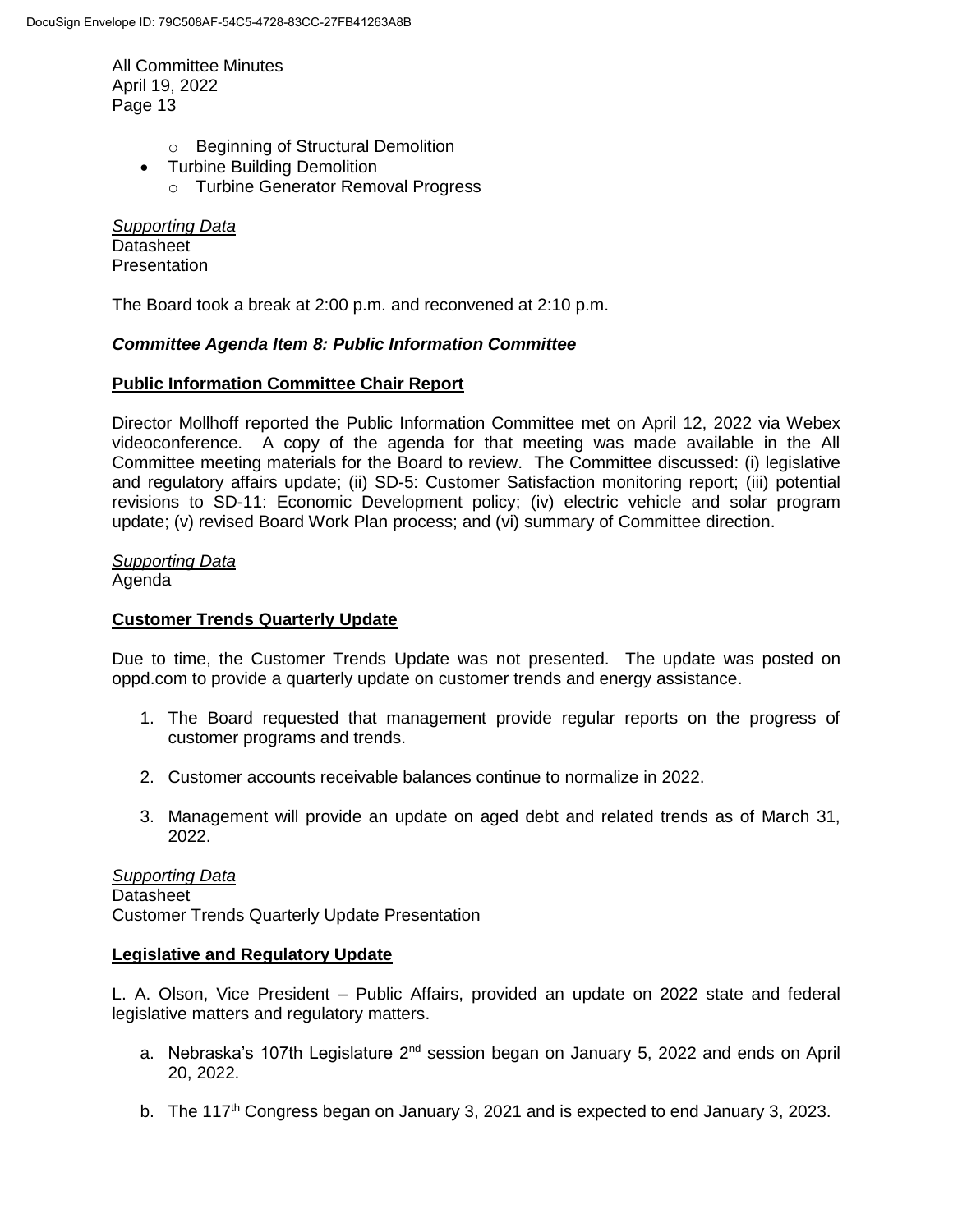T. R. O'Brien, Director Economic Development and External Relations, presented the following:

- State Legislative Update
	- o 2022 Nebraska Legislative Calendar
	- o 2022 OPPD Priority Bills
	- o 2021 Carryover Bills
	- o 2022 Interim Study
- Local Update Continuing to introduce President Fernandez to various public officials across the service territory and using Everbridge to communicate outage information to public officials
- Federal Legislative Update

The Board and management team discussed a variety of legislative issues throughout the presentation.

*Supporting Data* **Datasheet** Legislative Update Presentation Legislative Bill Tracker

## **SD-5: Customer Satisfaction Monitoring Report**

T. D. McAreavey, Vice President – Customer Service, presented the following information to ensure full board review, discussion and acceptance of the SD-5: Customer Satisfaction Monitoring Report

- a. The first set of Board policies, including SD-5: Customer Satisfaction, was approved by the Board on July 16, 2015.
- b. Each policy was evaluated and assigned to the appropriate Board Committee for oversight of the monitoring process, and revised as needed. SD-5 was amended by the Board on November 16, 2017.
- c. The Public Information Committee is responsible for evaluating Board Policy SD-5: Customer Satisfaction.
- d. The Public Information Committee reviewed and accepted the SD-5: Customer Satisfaction Monitoring Report as outlined on Exhibit A, and recommended that OPPD be found to be sufficiently in compliance with the policy as stated.

Mr. McAreavey presented the following information:

- SD-5: Customer Satisfaction Policy
- SD-5 Accountabilities
- Examples of how OPPD regularly obtains feedback from customer-owners
- Examples of how OPPD measures customer satisfaction
- 2021 Residential Customer Satisfaction
	- o OPPD Factor Performance 2017 2021
	- o Residential J.D. Power Associates (JDPA) Customer Satisfaction Index 2014 2021
	- o Residential JDPA Quarterly Waves vs. OPPD Proprietary Tracking 2018 2021
- 2021 Business Customer Satisfaction